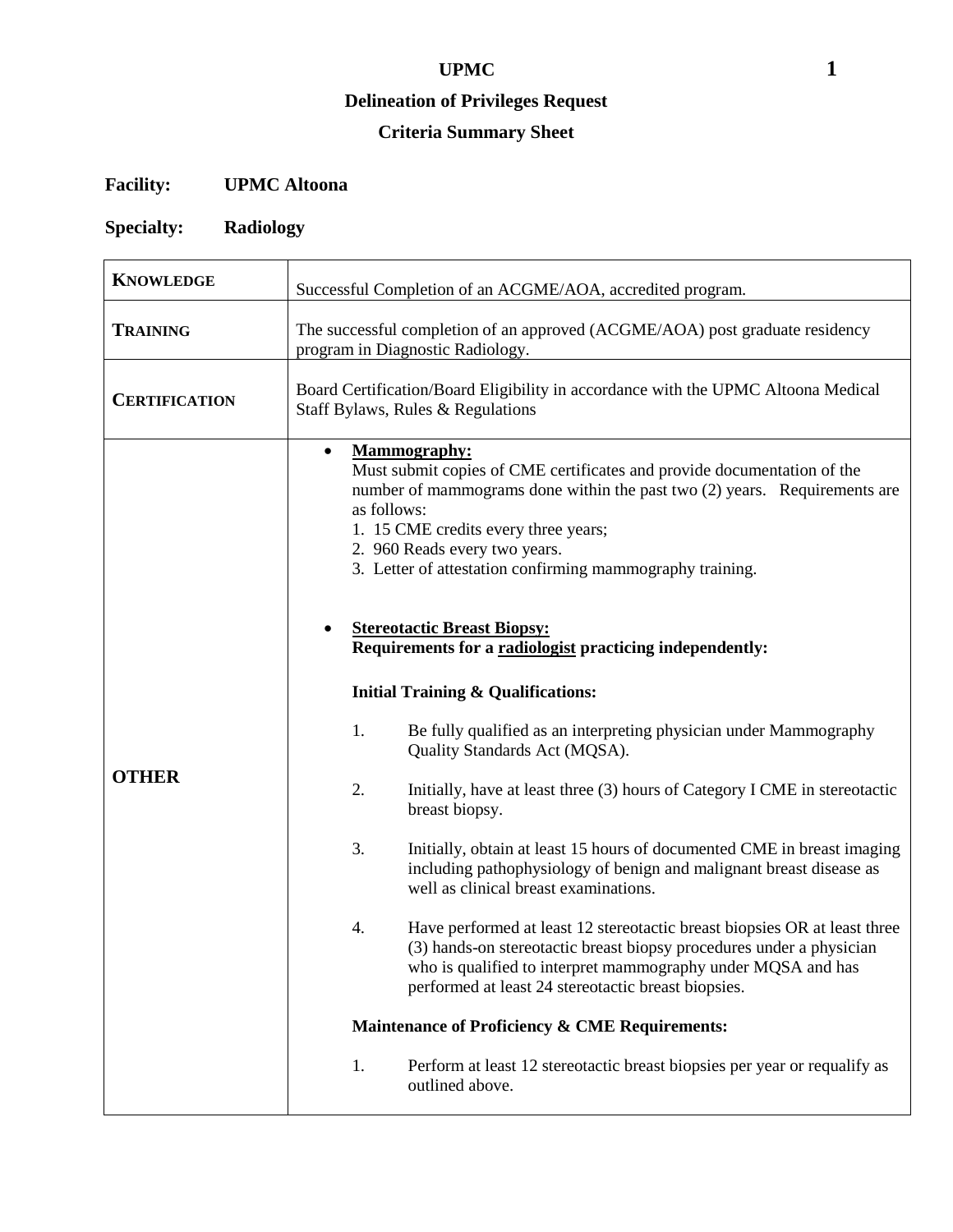### **Delineation of Privileges Request**

| 2.                  | Obtain at least three (3) hours of Category I CME in stereotactic breast<br>biopsy every three (3) years which should include post-biopsy<br>management of the patient.                                                                                                               |
|---------------------|---------------------------------------------------------------------------------------------------------------------------------------------------------------------------------------------------------------------------------------------------------------------------------------|
| 3.                  | Obtain at least 15 hours of Category I CME in breast imaging including<br>pathophysiology of benign and malignant diseases of the breast every<br>three (3) years as required for interpretation of mammography by<br>MQSA.                                                           |
|                     | Requirements for a surgeon (or other physician) practicing independently:                                                                                                                                                                                                             |
|                     | <b>Initial Training &amp; Qualifications:</b>                                                                                                                                                                                                                                         |
| 1.                  | Have evaluated $\ast$ at least 480 mammograms every two (2) years in<br>consultation with a physician who is qualified to interpret<br>mammograms under MQSA.                                                                                                                         |
| 2.                  | Initially, have at least 15 hours of Category I CME in stereotactic breast<br>imaging and biopsy OR three (3) years experience having performed at<br>least 36 stereotactic breast biopsies.                                                                                          |
| 3.                  | Have four (4) hours of Category 1 CME in medical radiation physics.                                                                                                                                                                                                                   |
| 4.                  | Have performed at least 12 stereotactic breast biopsies OR at least three<br>(3) hands-on stereotactic breast biopsy procedures under a physician<br>who is qualified to interpret mammography under MQSA <sup>1</sup> and has<br>performed at least 24 stereotactic breast biopsies. |
|                     | Evaluation means review of the mammographic films in direct consultation with an<br>MQSA qualified physician and/or independent review of mammograms with<br>authenticated mammographic report.                                                                                       |
|                     | Maintenance of Proficiency & CME Requirements:                                                                                                                                                                                                                                        |
| 1.                  | Continue to evaluate at least 480 mammograms every two (2) years in<br>consultation with a physician who is qualified to interpret<br>mammograms under MQSA.                                                                                                                          |
| 2.                  | Perform at least 12 stereotactic breast biopsies per year or requalify as<br>specified above.                                                                                                                                                                                         |
| 3.                  | Obtain at least three (3) hours of Category I CME in stereotactic breast<br>biopsy every three (3) years.                                                                                                                                                                             |
| following criteria: | <sup>1</sup> A surgeon (physician) who is not qualified to interpret mammograms under MQSA<br>may be qualified as instructor/trainer for stereotactic needle biopsy if he/she meets the                                                                                               |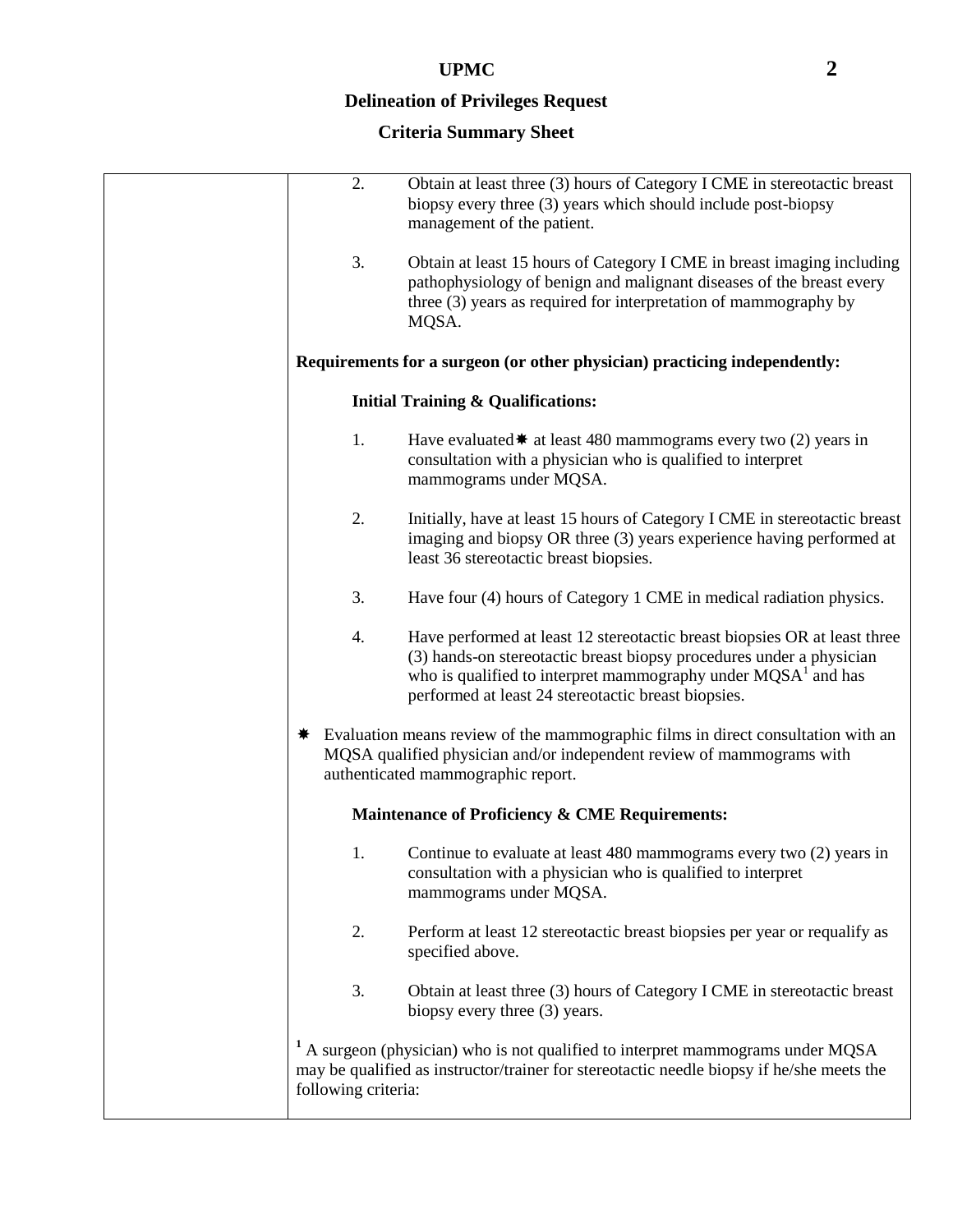### **Delineation of Privileges Request**

| 1. |                                                                                                                                                                                                                                                                                                                                                                                                                                                                                                                                                                                  |
|----|----------------------------------------------------------------------------------------------------------------------------------------------------------------------------------------------------------------------------------------------------------------------------------------------------------------------------------------------------------------------------------------------------------------------------------------------------------------------------------------------------------------------------------------------------------------------------------|
|    | At least 50% of his or her professional time is devoted to breast practice;<br>consulting/advising patients with breast disease and to perform diagnostic and<br>therapeutic procedures, including review of 480 mammograms a year either<br>independently or in consultation with an MQSA qualified radiologist.                                                                                                                                                                                                                                                                |
| 2. | Should have taken formal stereotactic training course(s) for at least 24 hours in<br>Category 1 CME including four (4) hours of Category I instruction in radiation<br>physics.                                                                                                                                                                                                                                                                                                                                                                                                  |
| 3. | Should have two (2) years experience in stereotactic biopsy having performed<br>an average of 50 procedures per annum.                                                                                                                                                                                                                                                                                                                                                                                                                                                           |
| 4. | To maintain records of stereotactic needle biopsy procedures including<br>complications, pathologic results and follow-up of patients with either<br>mammography or open biopsy to establish false negative and positive<br>predictive value in his or her practice.                                                                                                                                                                                                                                                                                                             |
| 5. | To publish and make related presentations at scientific meetings and to be<br>recognized by his or her peers as a teacher.                                                                                                                                                                                                                                                                                                                                                                                                                                                       |
| 1. | <b>Ultrasound-Guided Breast Biopsy:</b><br><b>Initial Training &amp; Qualifications:</b><br>Completion of an approved residency which includes three (3) or more months<br>of dedicated formal diagnostic ultrasound training, including breast ultrasound,                                                                                                                                                                                                                                                                                                                      |
|    | under the supervision of qualified individuals as defined by ACR and with<br>formal interpretations of those studies performed. In addition, the physician<br>should have successfully passed written and oral board certification<br>examinations including sections pertaining to diagnostic ultrasound. This<br>training should include sufficient experience in image-guided interventional<br>procedures including indications for these procedures, knowledge of<br>complications that might be incurred, and techniques for successful completion<br>of these procedures. |
|    | <b>OR</b>                                                                                                                                                                                                                                                                                                                                                                                                                                                                                                                                                                        |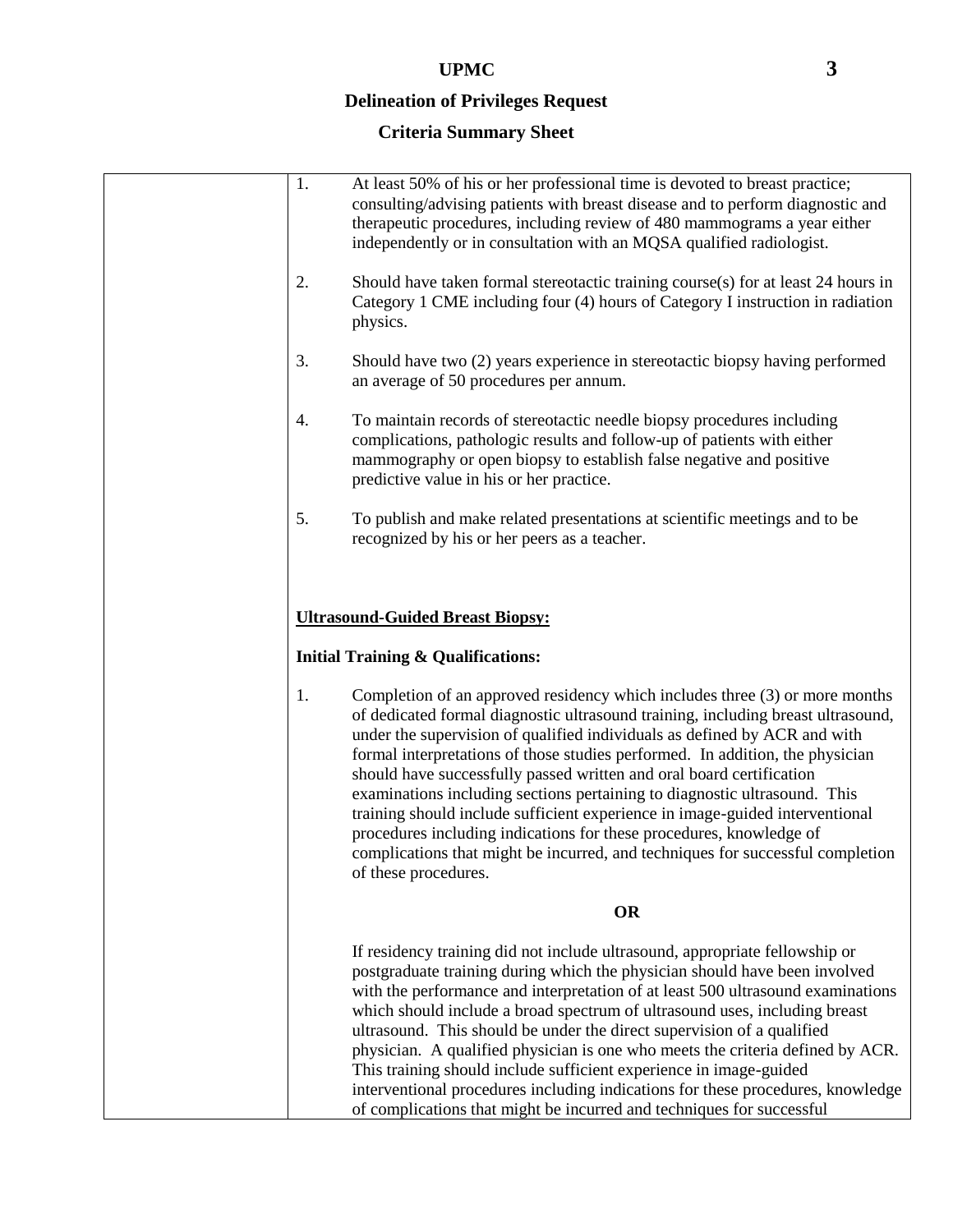## **Delineation of Privileges Request**

|    | completion of these procedures.                                                                                                                                                                                                                                                                                                                                                                                                                                                                                                                                                                                                                                |
|----|----------------------------------------------------------------------------------------------------------------------------------------------------------------------------------------------------------------------------------------------------------------------------------------------------------------------------------------------------------------------------------------------------------------------------------------------------------------------------------------------------------------------------------------------------------------------------------------------------------------------------------------------------------------|
|    | <b>OR</b>                                                                                                                                                                                                                                                                                                                                                                                                                                                                                                                                                                                                                                                      |
|    | In the absence of residency training, formal fellowship or post-graduate<br>education, documentation of clinical experience could be acceptable providing<br>it can be established that the physician has had at least two (2) years of<br>ultrasound experience during which a minimum of 500 general or 100 breast<br>ultrasound examinations were performed and formally interpreted. This<br>training should include sufficient experience in image-guided interventional<br>procedures including indications for these procedures, knowledge of<br>complications that might be incurred, and techniques for successful completion<br>of these procedures. |
|    | Certification in Radiology or Diagnostic Radiology by the American Board<br>of Radiology, the American Osteopathic Board of Radiology, the Royal<br>College of Physicians and Surgeons of Canada, or an equivalent body that<br>certifies in this discipline and is recognized by the American Board of<br>Medical Specialties may be considered proof of adequate physician<br>qualification. However, the physician's residency and/or fellowship<br>training must include specific criteria for training as outlined above.                                                                                                                                 |
| 2. | The physician must have performed at least three (3) hands-on ultrasound-<br>guided breast biopsy procedures under the guidance of a physician qualified to<br>perform ultrasound-guided breast biopsy procedures.                                                                                                                                                                                                                                                                                                                                                                                                                                             |
| 3. | Three (3) hours of Category I CME in ultrasound-guided breast biopsy.                                                                                                                                                                                                                                                                                                                                                                                                                                                                                                                                                                                          |
|    | Maintenance of Proficiency & CME Requirements:                                                                                                                                                                                                                                                                                                                                                                                                                                                                                                                                                                                                                 |
| 1. | Documentation of an average of at least 12 ultrasound-guided breast biopsies.                                                                                                                                                                                                                                                                                                                                                                                                                                                                                                                                                                                  |
| 2. | The physician must have three (3) hours of Category I CME in ultrasound-<br>guided breast biopsy procedures every three (3) years after initial qualifications<br>are met.                                                                                                                                                                                                                                                                                                                                                                                                                                                                                     |
|    | <b>Insertion of Ancure Endograft for Repair of Abdominal Aortic Aneurysm:</b><br>1. Interventional Radiologist, Cardiothoracic Surgeon, and/or Peripheral<br>Vascular Surgeon.<br>2. Satisfactory completion of an acceptable training course.                                                                                                                                                                                                                                                                                                                                                                                                                 |
|    | <b>Interventional Vascular Procedures:</b><br>1. See specifications on Part B of the DOP Request Form.<br>2. Submit verification from Department Chair or Medical Staff President<br>where procedures were performed:                                                                                                                                                                                                                                                                                                                                                                                                                                          |